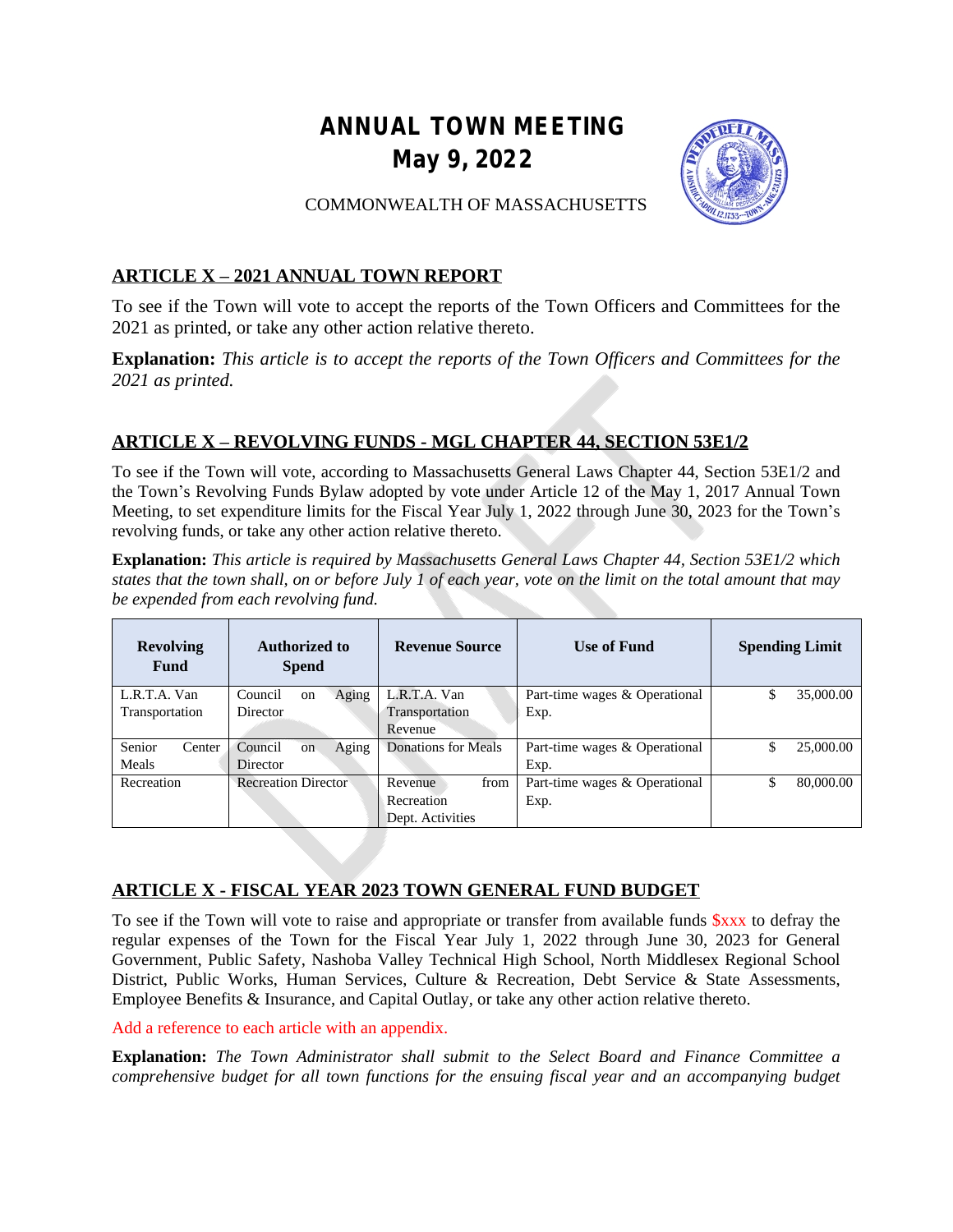message. The budget shall provide a complete financial plan for all town funds and activities in such a *format as the Finance Committee may suggest.*

## **ARTICLE X – FREE CASH APPROPRIATION SNOW & ICE**

To see if the Town will vote to appropriate \$xxxxxxx from Free Cash certified as of July 1, 2021, to reduce the Fiscal Year 2022 snow and ice budget deficit, or take any other action relative thereto.

**Explanation:** *The following appropriation from free cash is needed to cover cost exceeding those appropriated in the FY2022 budget for Snow and Ice Removal for the FY2022 season.*

## **ARTICLE X – FREE CASH APPROPRIATION CONSERVATION LAND**

To see if the Town will vote to appropriate \$50,000.00 from Free Cash certified as of July 1, 2021 to be deposited into the Conservation Trust, or take any other action relative thereto.

**Explanation:** *In recent years, the Town has expressed interest in conserving land but has not had the financial means to do so. These funds may be used for direct purchase or as matching funds for the purchase of and maintenance of conservation lands within the Town of Pepperell.*

## **ARTICLE X – FREE CASH APPROPRIATION MASTER PLAN IMPLEMENTATION**

To see if the Town will vote to appropriate \$25,000.00 from Free Cash certified as of July 1, 2021, for the Master Plan implementation, or take any other action relative thereto.

**Explanation:** *In 2020, the town adopted a new Master Plan. Some of its more than 120 recommendations have associated real costs to implement. This funding, from available surplus, will leverage the current efforts of the Master Plan Implementation Team, the priorities of the Select Board, and the intentions of the Planning Board in creating and adopting this Master Plan for Pepperell.*

## **ARTICLE X – FREE CASH APPROPRIATION OTHER POST EMPLOYMENT BENEFITS (OPEB)**

To see if the Town will vote to appropriate \$50,000.00 from Free Cash certified as of July 1, 2021, to be deposited into the Other Post-Employment Benefits (OPEB) Trust, or take any other action relative thereto.

**Explanation:** *Other Post-Employment Benefits (OPEB) are health insurance costs for Town retirees. We are required by law to provide certain eligible former employees a portion of their health insurance in retirement. Due to rising costs in the past three decades, the OPEB expense is now a significant portion of the Town budget. Funding the Trust, reserves current surplus funds for future obligations.*

## **ARTICLE X – FREE CASH APPROPRIATION (CAPITAL)**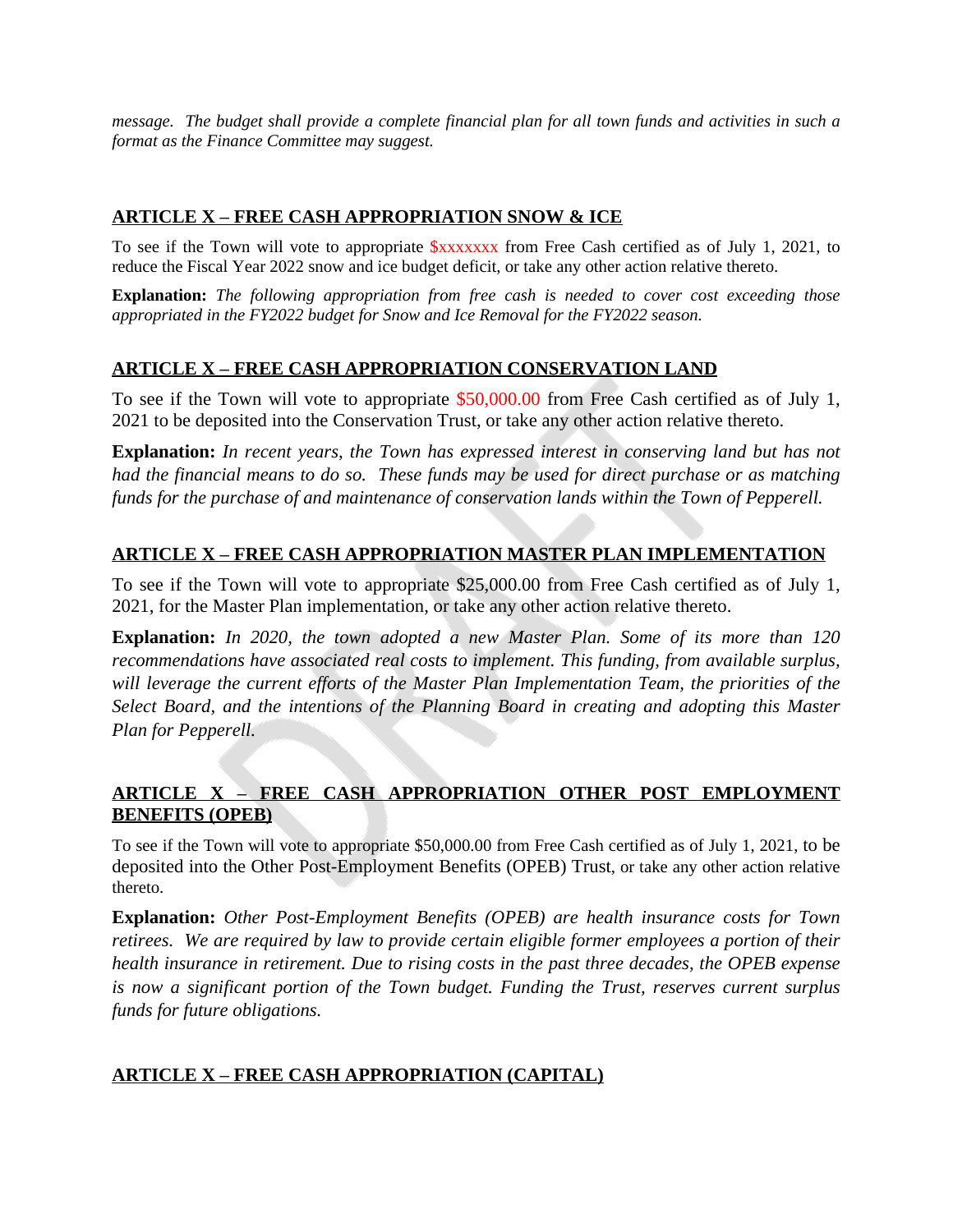To see if the Town will vote to appropriate \$300,000.00 from Free Cash certified as of July 1, 2021, for these capital , or take any other action relative thereto.

**Explanation:** *The following appropriation from free cash is needed to cover costs associated with* Capital Grant match for federal AFG for Pumper truck, Kevlar vests, may be more to be determined in *late March 2022 by Capital Program Committee.*

#### **ARTICLE X – FREE CASH APPROPRIATION AFFORDABLE HOUSING TRUST**

To see if the Town will vote to appropriate \$50,000.00 from Free Cash certified as of July 1, 2021, and to deposit it into the Pepperell Affordable Housing Trust, or take any other action relative thereto.

**Explanation:** *The following appropriation from free cash is requested to begin funding the Affordable Housing Trust.*

## **ARTICLE X – FREE CASH APPROPRIATION LIBRARY MONDAY HOURS PILOT PROGRAM**

To see if the Town will vote to authorize funding a pilot program to increase library hours to XX per week, including Monday's, for a cost of \$39,000.00, to be used over 12 months, or take any other action relative thereto.

**Explanation:** This request was original planned for the Annual Town Meeting in 2020 but was removed due to the pandemic. During the pandemic, the library changed its hours, in part, because night meetings were no longer being held in person. As we return to in-person meetings, the library will need to return to its former schedule. The popularity of Monday hours will need to be tested in the post-pandemic environment. We will measure the success of this pilot against a baseline of library use data from before and during the pandemic.

# **ARTICLE X – FREE CASH APPROPRIATION GENERAL STABILIZATION**

To see if the Town will vote to appropriate \$100,000.00 from Free Cash certified as of July 1, 2021, and deposit it into the General Stabilization Fund, or take any other action relative thereto.

**Explanation:** *It is a best practice to maintain stabilization accounts*. *The Town is targeting having 10% of the Town portion of the General Fund budget available as a stabilization balance. Currently there is \$700,000.00 (about 5%). This will bring us closer to the \$1.4M target..*

#### **ARTICLE X - FISCAL YEAR 2023 SEWER ENTERPRISE FUND**

To see if the Town will vote to raise and appropriate or transfer from available funds \$2,839,451.00 to defray the regular expenses of the Sewer Enterprise Fund, in accordance, with the provisions of Massachusetts General Laws Chapter 44, Section 53F1/2 for the Fiscal Year July 1, 2022 through June 30, 2023 or take any other action relative thereto.

**Explanation:** *This article is to comply with Massachusetts General Laws Chapter 44, Section 53 F1/2 Enterprise Funds which requires submission of an estimated income and expenditure budget to town* meeting, to be voted on in the same manner as all other budgets, prior to the beginning of each fiscal *year.*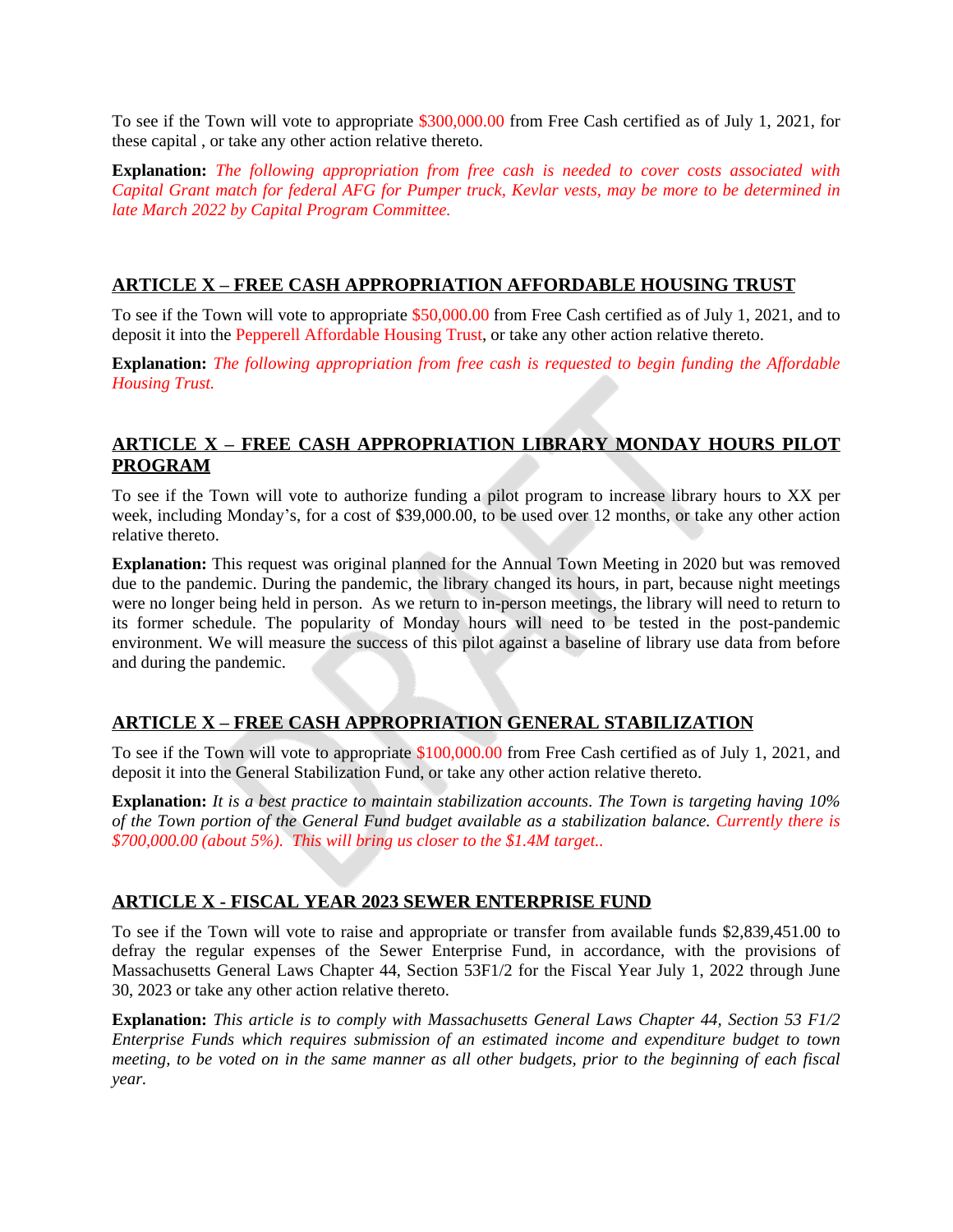## **ARTICLE X - FISCAL YEAR 2023 WATER ENTERPRISE FUND**

To see if the Town will vote to raise and appropriate or transfer from available funds \$2,449,957.00 to defray the regular expenses of the Water Enterprise Fund, in accordance, with the provisions of Massachusetts General Laws Chapter 44, Section 53F1/2 for the Fiscal Year July 1, 2022 through June 30, 2023, or take any other action relative thereto.

**Explanation:** *This article is to comply with Massachusetts General Laws Chapter 44, Section 53 F1/2 Enterprise Funds which requires submission of an estimated income and expenditure budget to town* meeting, to be voted on in the same manner as all other budgets, prior to the beginning of each fiscal *year.*

#### **ARTICLE X – FISCAL YEAR 2023 TRANSFER STATION ENTERPRISE FUND**

To see if the Town will vote to raise and appropriate or transfer from available funds \$413,180.00 to defray the regular expenses of the Transfer Station Enterprise Fund, in accordance, with the provisions of Massachusetts General Laws Chapter 44, Section 53F1/2 for the Fiscal Year July 1, 2022 through June 30, 2023, or take any other action relative thereto.

**Explanation:** *This article is to comply with Massachusetts General Laws Chapter 44, Section 53 F1/2 Enterprise Funds which requires submission of an estimated income and expenditure budget to town* meeting, to be voted on in the same manner as all other budgets, prior to the beginning of each fiscal *year.*

## **ARTICLE X - FISCAL YEAR 2023 STORM WATER ENTERPRISE FUND**

To see if the Town will vote to raise and appropriate or transfer from available funds \$251,537.00 to defray the regular expenses of the Storm Water Enterprise Fund, in accordance, with the provisions of Massachusetts General Laws Chapter 44, Section 53F1/2 for the Fiscal Year July 1, 2022 through June 30, 2023, or take any other action relative thereto.

**Explanation:** *This article is to comply with Massachusetts General Laws Chapter 44, Section 53 F1/2 Enterprise Funds which requires submission of an estimated income and expenditure budget to town* meeting, to be voted on in the same manner as all other budgets, prior to the beginning of each fiscal *year.*

## **ARTICLE X - OUTDOOR LIGHTING BYLAW**

To see if the Town will vote to adopt an Outdoor Lighting Bylaw, a copy of which is shown in Appendix XXXX to this warrant, or take any other action relative thereto.

**Explanation:** *Needs to be written.*

## **ARTICLE X – ADAPTIVE RE-USE BYLAW**

To see if the Town of Pepperell will vote to amend the Zoning Bylaw by adding in its entirety Section 8900, Adaptive Reuse of Significant Structures.

**Explanation**: This section would provide for the adaptive reuse of unused or underutilized municipal or community-type buildings such as houses of worship, convents, schools, rectories, and parish halls, for residential or commercial use (or combination thereof) that may not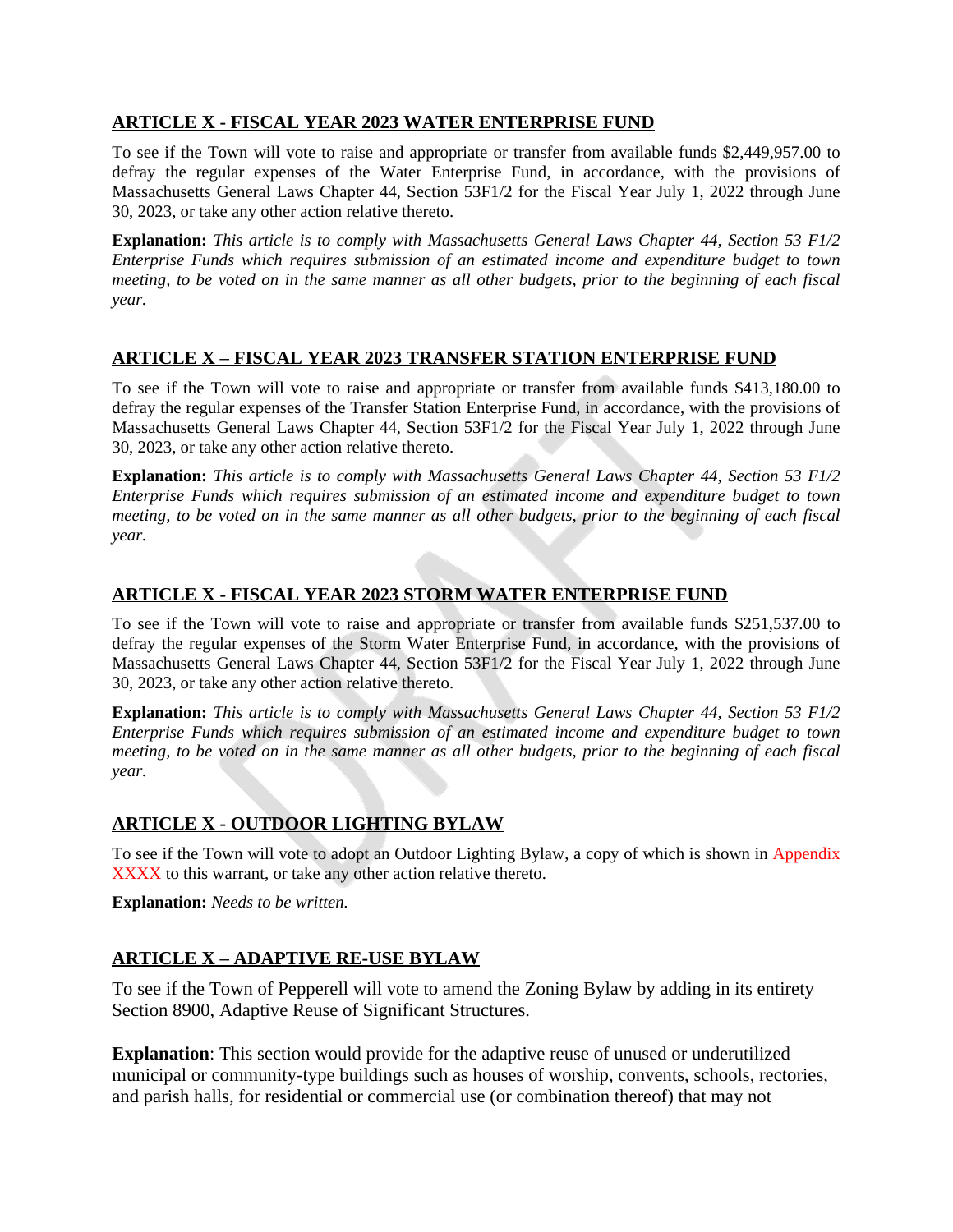otherwise be permitted under this Zoning By-Law. The Planning Board may approve a Special Permit for an Adaptive Reuse Project upon finding that the project is consistent with the character, massing, and density of the neighborhood, in addition to the standards and requirements as described in Section 8900. The purpose of the article is to promote adaptive reuse as part of a broader goal of historic preservation, economic development, housing production, and environmental sustainability and resilience.

Report of the Planning Board

## **ARTICLE X – RIGHT TO FARM BYLAW REVISION**

To see if the Town will vote to amend the by-law with GL references the provisions of G.L. or take any other action related thereto.

**Explanation:** The current Right to Farm Bylaw written in 2005 omits two key sections found in the State's model right to farm bylaw: Disclosure Notification and Resolution of Disputes. Our current bylaw also established the Agricultural Advisory Board which no longer exists having been replaced with an Agricultural Commission at Annual Town Meeting, 2021.

## **ARTICLE X – NON-UNION COMPENSATION PLAN**

To see if the Town will vote to amend its Non-Union Compensation Plan established pursuant to Massachusetts General Laws Chapter 41, Section 108A and pursuant to Chapter 31 of the Code of the Town of Pepperell, by increasing the rates in the current compensation table to reflect a 2.5% cost of living increase, effective July 1, 2022, as is shown in the Appendices to the Warrant, or take any other action relative thereto.

**Explanation:** The Non-Union Compensation Plan provides a predictable wage for various positions within our government offices. The Select Board voted this increase into the table for FY2023 budgetary planning purposes. Since this table was adopted in FY2018, the table has only been increased by 1.8% in its entirety.

## **ARTICLE X – MUNICIPAL ELECTRICAL AGGREGATION**

To see if the Town will vote to initiate the process to aggregate electrical load pursuant to M.G.L. c. 164, §134 and, further, to authorize the Board of Selectmen, or its designee, to research, develop, and participate in a contract or contracts to aggregate the electricity load of the residents and businesses in the Town, independently or in joint action with other municipalities, and to enter into agreements with consultants, experts, and attorneys in connection with the establishment and operation of an electricity aggregation plan, and to reestablish such plan if its operation is suspended, retaining the right of individual residents and businesses to opt out of the aggregation; or take any other action relative thereto.

**Explanation:** Municipal Electrical Aggregation (MEA) allows local governments to seek proposals for cleaner and cheaper sources of power on behalf of their residents and businesses. By consolidating residential & business electricity demand and negotiating with suppliers, MEA can result in savings for residents & businesses while reducing emissions.